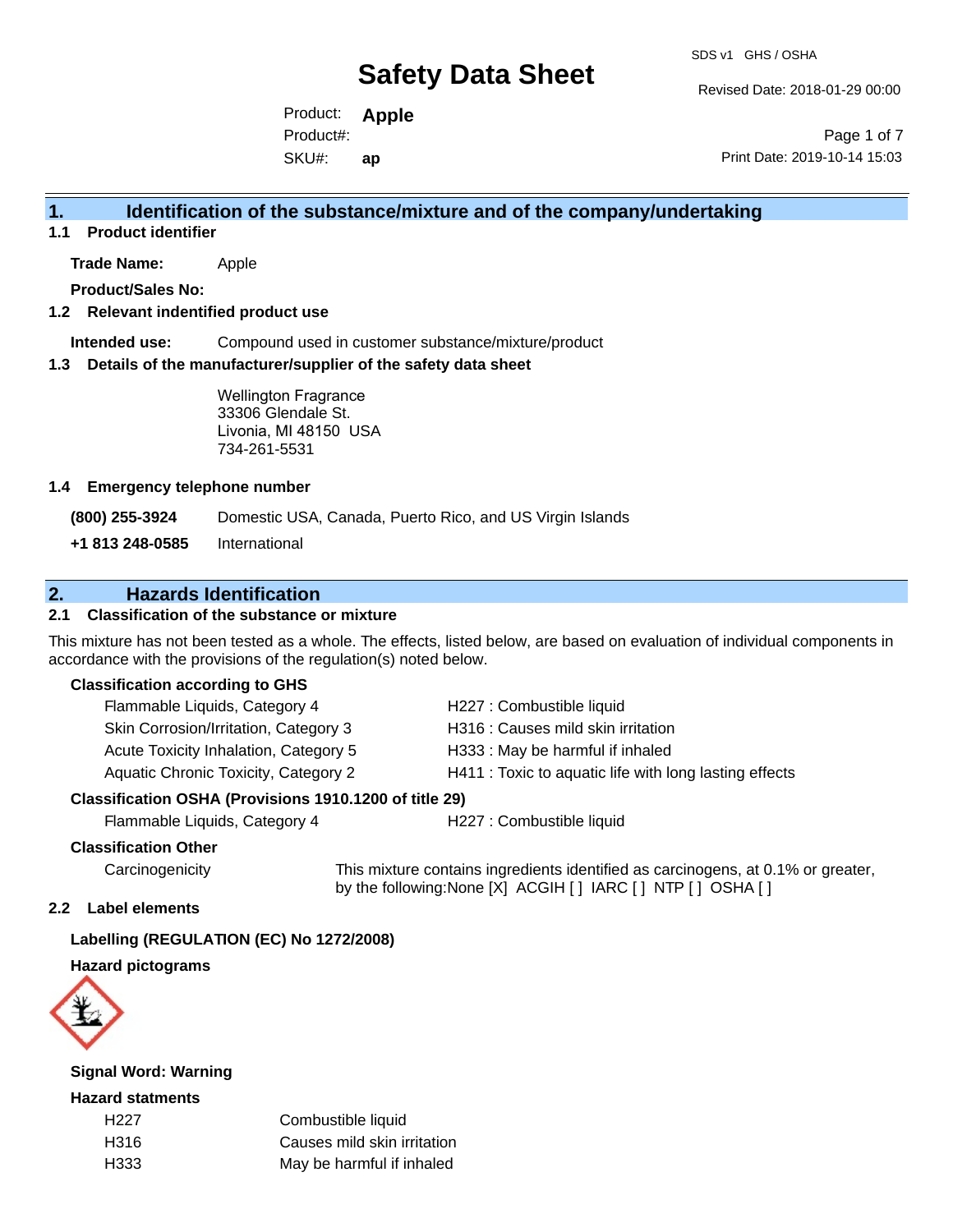Revised Date: 2018-01-29 00:00

Product: **Apple**  SKU#: Product#: **ap**

H411 Toxic to aquatic life with long lasting effects

Page 2 of 7 Print Date: 2019-10-14 15:03

| <b>Precautionary Statements</b> |                                                                                                                                       |
|---------------------------------|---------------------------------------------------------------------------------------------------------------------------------------|
| <b>Prevention:</b>              |                                                                                                                                       |
| P <sub>235</sub>                | Keep cool                                                                                                                             |
| P273                            | Avoid release to the environment                                                                                                      |
| Response:                       |                                                                                                                                       |
| $P304 + P312$                   | IF INHALED: Call a POISON CENTER or doctor/physician if you feel unwell                                                               |
| $P332 + P313$                   | If skin irritation occurs: Get medical advice/attention                                                                               |
| P370 + P378                     | In case of fire: Use Carbon dioxide (CO2), Dry chemical, or Foam for extinction. Do not use<br>a direct water jet on burning material |
| P391                            | <b>Collect Spillage</b>                                                                                                               |

### **2.3 Other Hazards**

**no data available**

### **3. Composition/Information on Ingredients**

### **3.1 Mixtures**

This product is a complex mixture of ingredients, which contains among others the following substance(s), presenting a health or environmental hazard within the meaning of the UN Globally Harmonized System of Classification and Labeling of Chemicals (GHS):

| CAS#<br>Ingredient                                       | EC#                                            | Conc.<br>Range | <b>GHS Classification</b>    |
|----------------------------------------------------------|------------------------------------------------|----------------|------------------------------|
| 84-66-2                                                  | 201-550-6                                      | $70 - 80 \%$   | H316; H402                   |
| Diethyl phthalate                                        |                                                |                |                              |
| 1222-05-5                                                | 214-946-9                                      | $5 - 10 \%$    | H316; H400; H410             |
|                                                          | Hexamethylindanopyran                          |                |                              |
| 88-41-5 201-828-7                                        |                                                | $5 - 10 \%$    | H227; H303; H316; H401; H411 |
|                                                          | 2-t-Butylcyclohexyl acetate                    |                |                              |
| 25225-08-5                                               | 246-735-2                                      | $5 - 10 \%$    | H227; H316; H401; H411       |
|                                                          | I-Cyclocitronellene formate                    |                |                              |
|                                                          | <b>8050-15-5</b> 232-476-2                     | $2 - 5\%$      | H402; H412                   |
|                                                          | Methyl ester of rosin (partially hydrogenated) |                |                              |
| 706-14-9                                                 | 211-892-8                                      | $1 - 2\%$      | H316                         |
| gamma-Decalactone                                        |                                                |                |                              |
|                                                          | <b>141-97-9</b> 205-516-1                      | $1 - 2 \%$     | H <sub>22</sub> 7            |
| Ethyl acetoacetate                                       |                                                |                |                              |
|                                                          | <b>628-63-7</b> 211-047-3                      | $1 - 2 \%$     | H <sub>226</sub>             |
| <b>Amyl Acetate</b>                                      |                                                |                |                              |
|                                                          | <b>1191-16-8</b> 214-730-4  1 - 2 %            |                | H226; H303; H402             |
| 3-Methyl-2-butenyl acetate (Prenyl acetate)              |                                                |                |                              |
| See Section 16 for full text of GHS classification codes |                                                |                |                              |

See Section 16 for full text of GHS classification codes which where not shown in section 2

Total Hydrocarbon Content (%  $w/w$ ) = 0.00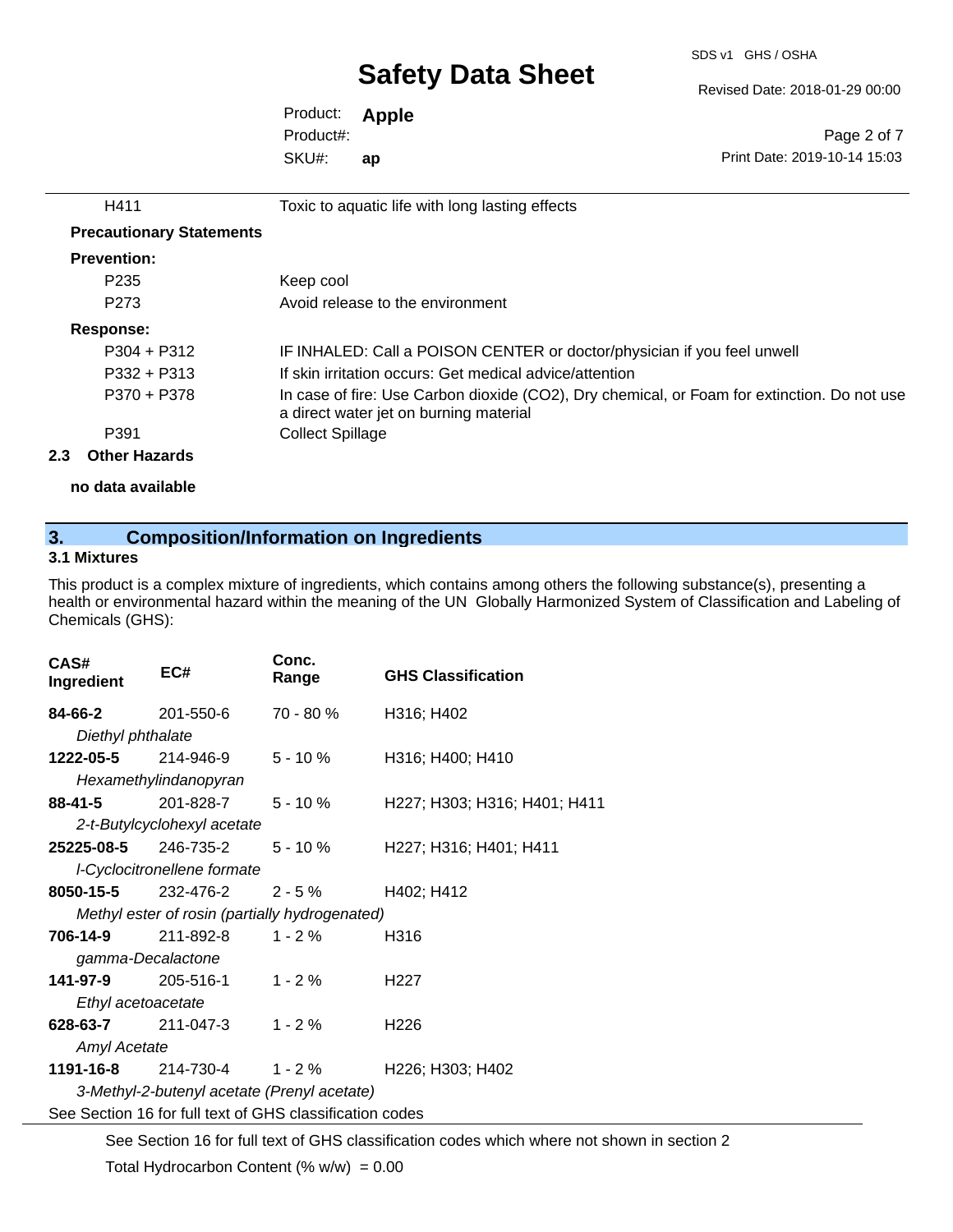Revised Date: 2018-01-29 00:00

Product: **Apple**  Product#:

SKU#: **ap**

Page 3 of 7 Print Date: 2019-10-14 15:03

| <b>First Aid Measures</b><br>$\overline{4}$ .                                     |                                                                                                               |  |
|-----------------------------------------------------------------------------------|---------------------------------------------------------------------------------------------------------------|--|
| <b>Description of first aid measures</b><br>4.1                                   |                                                                                                               |  |
| Inhalation:                                                                       | Remove from exposure site to fresh air and keep at rest.<br>Obtain medical advice.                            |  |
| <b>Eye Exposure:</b>                                                              | Flush immediately with water for at least 15 minutes.<br>Contact physician if symptoms persist.               |  |
| <b>Skin Exposure:</b>                                                             | Remove contaminated clothes. Wash thoroughly with water (and soap).<br>Contact physician if symptoms persist. |  |
| Ingestion:                                                                        | Rinse mouth with water and obtain medical advice.                                                             |  |
| 4.2 Most important symptoms and effects, both acute and delayed                   |                                                                                                               |  |
| <b>Symptoms:</b>                                                                  | no data available                                                                                             |  |
| Risks:                                                                            | Refer to Section 2.2 "Hazard Statements"                                                                      |  |
| Indication of any immediate medical attention and special treatment needed<br>4.3 |                                                                                                               |  |
| Treatment:<br>Refer to Section 2.2 "Response"                                     |                                                                                                               |  |
|                                                                                   |                                                                                                               |  |
| 5.<br><b>Fire-Fighting measures</b>                                               |                                                                                                               |  |
| <b>Extinguishing media</b><br>5.1                                                 |                                                                                                               |  |
| Suitable:                                                                         | Carbon dioxide (CO2), Dry chemical, Foam                                                                      |  |
| Unsuitable                                                                        | Do not use a direct water jet on burning material                                                             |  |
| 5.2 Special hazards arising from the substance or mixture                         |                                                                                                               |  |
| During fire fighting:<br><b>Advice for firefighters</b><br>5.3                    | Water may be ineffective                                                                                      |  |
| <b>Further information:</b>                                                       | Standard procedure for chemical fires                                                                         |  |

### **6. Accidental Release Measures**

### **6.1 Personal precautions, protective equipment and emergency procedures**

Avoid inhalation and contact with skin and eyes. A self-contained breathing apparatus is recommended in case of a major spill.

### **6.2 Environmental precautions**

Keep away from drains, soil, and surface and groundwater.

### **6.3 Methods and materials for containment and cleaning up**

Clean up spillage promptly. Remove ignition sources. Provide adequate ventilation. Avoid excessive inhalation of vapors. Gross spillages should be contained by use of sand or inert powder and disposed of according to the local regulations.

### **6.4 Reference to other sections**

Not Applicable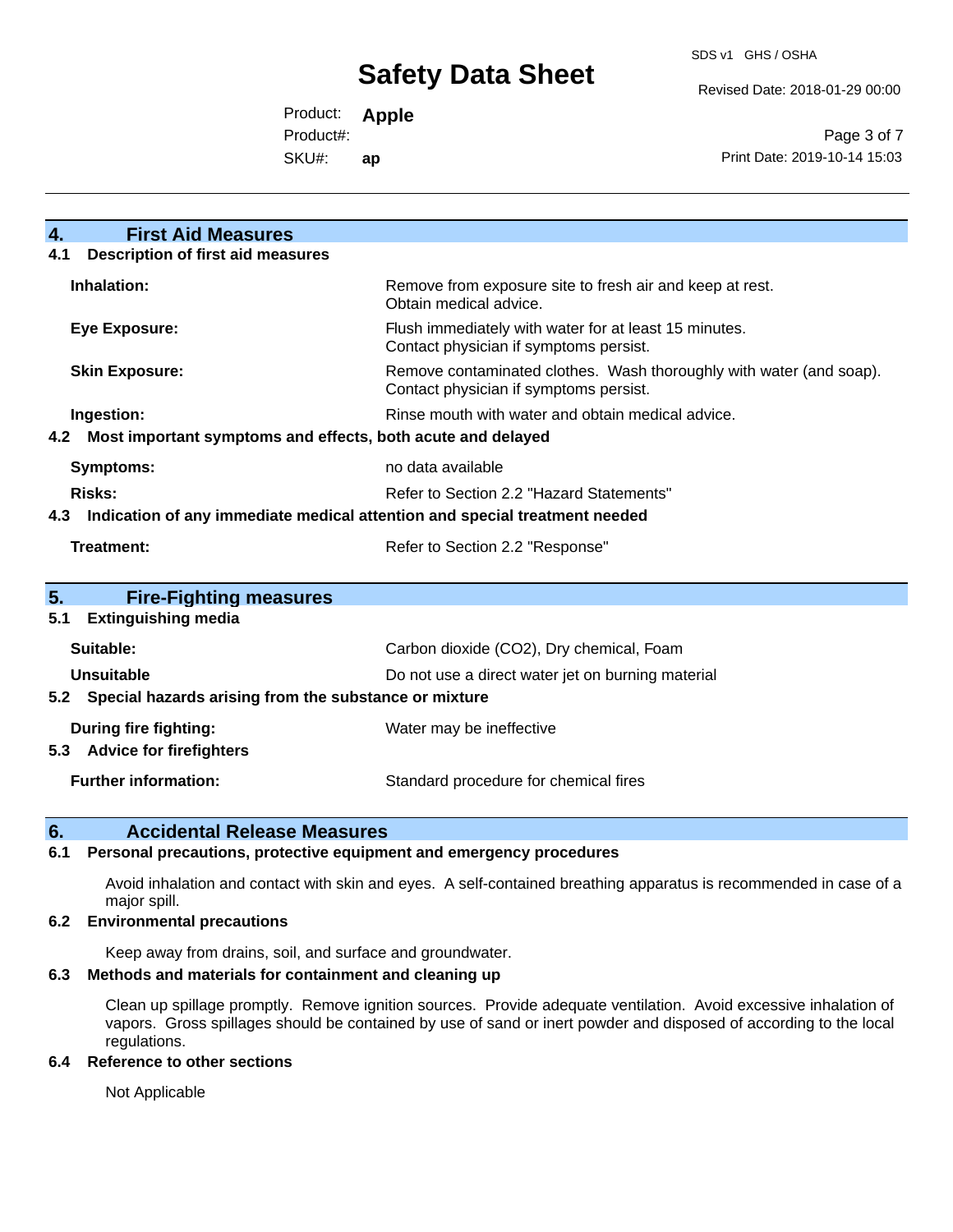Revised Date: 2018-01-29 00:00

Product: **Apple**  SKU#: Product#: **ap**

Page 4 of 7 Print Date: 2019-10-14 15:03

## **7. Handling and Storage**

### **7.1 Precautions for safe handling**

Apply according to good manufacturing and industrial hygiene practices with proper ventilation. Do not drink, eat or smoke while handling. Respect good personal hygiene.

#### **7.2 Conditions for safe storage, including any incompatibilities**

Store in a cool, dry and ventilated area away from heat sources and protected from light in tightly closed original container. Avoid uncoated metal container. Keep air contact to a minimum.

### **7.3 Specific end uses**

No information available

### **8. Exposure Controls/Personal Protection**

**8.1 Control parameters**

| <b>Exposure Limits:</b> |                   |       |                                            |      |      |
|-------------------------|-------------------|-------|--------------------------------------------|------|------|
| <b>Component</b>        |                   | ACGIH | ACGIH<br>TWA ppm STEL ppm TWA ppm STEL ppm | OSHA | OSHA |
| 84-66-2                 | Diethyl phthalate | 5.    |                                            |      |      |
| 628-63-7                | Amyl Acetate      | 50    | 100                                        | 100  |      |

**Engineering Controls:** Use local exhaust as needed.

### **8.2 Exposure controls - Personal protective equipment**

| Eye protection:                | Tightly sealed goggles, face shield, or safety glasses with brow guards and side shields, etc.<br>as may be appropriate for the exposure |
|--------------------------------|------------------------------------------------------------------------------------------------------------------------------------------|
| <b>Respiratory protection:</b> | Avoid excessive inhalation of concentrated vapors. Apply local ventilation where appropriate.                                            |
| <b>Skin protection:</b>        | Avoid Skin contact. Use chemically resistant gloves as needed.                                                                           |

### **9. Physical and Chemical Properties**

#### **9.1 Information on basic physical and chemical properties**

| Appearance:                  | Liquid                                  |
|------------------------------|-----------------------------------------|
| Odor:                        | Conforms to Standard                    |
| Color:                       | <b>Colorless to Nearly Colorless G0</b> |
| <b>Viscosity:</b>            | Liquid                                  |
| <b>Freezing Point:</b>       | Not determined                          |
| <b>Boiling Point:</b>        | Not determined                          |
| <b>Melting Point:</b>        | Not determined                          |
| <b>Flashpoint (CCCFP):</b>   | 195 F (90.56 C)                         |
| <b>Auto flammability:</b>    | Not determined                          |
| <b>Explosive Properties:</b> | None Expected                           |
| <b>Oxidizing properties:</b> | None Expected                           |
| Vapor Pressure (mmHg@20 C):  | 0.1262                                  |
| %VOC:                        | 0.13                                    |
| Specific Gravity @ 25 C:     | 1.0670                                  |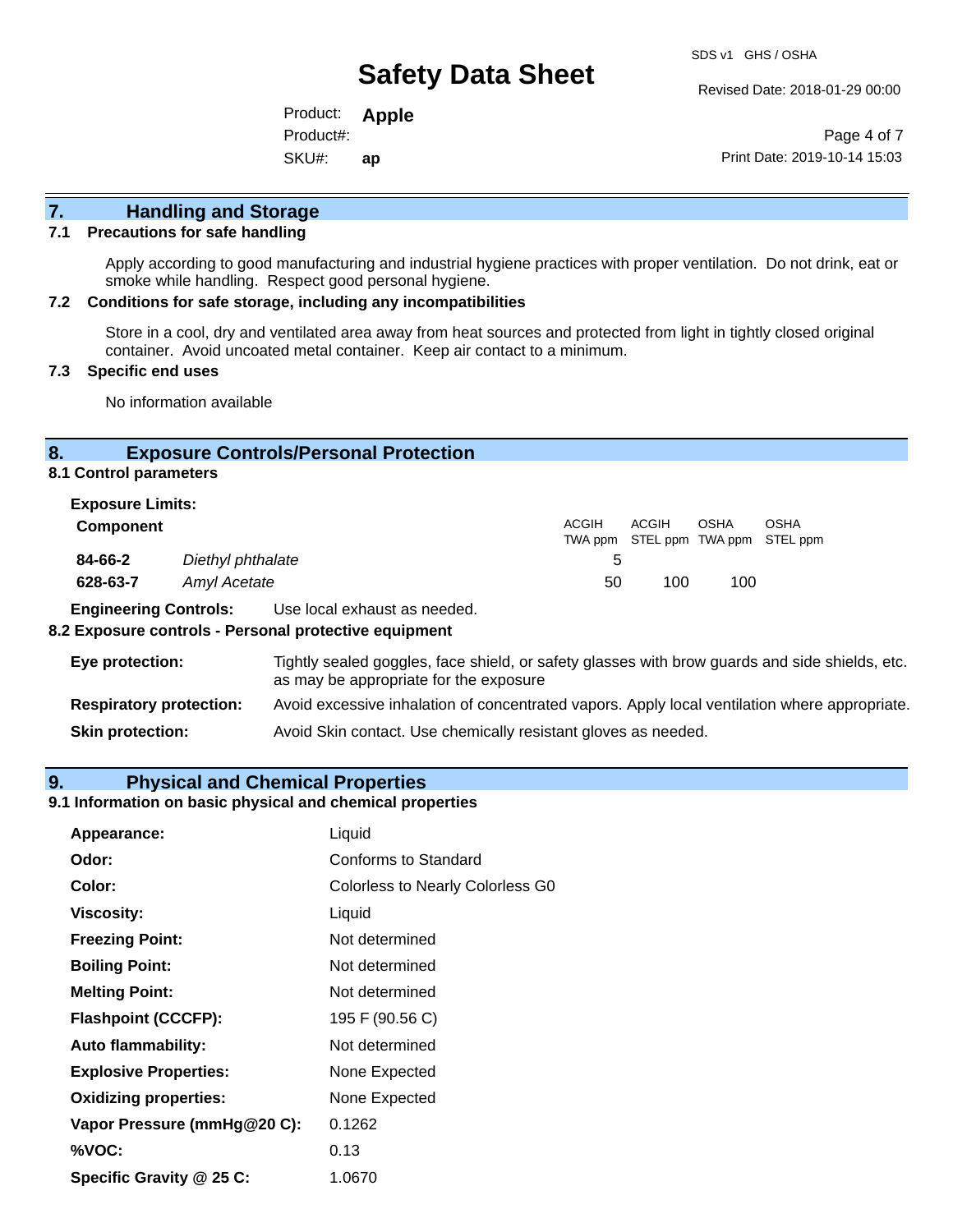Revised Date: 2018-01-29 00:00

| Product:  | <b>Apple</b> |
|-----------|--------------|
| Product#: |              |
| SKU#:     | ap           |

Page 5 of 7 Print Date: 2019-10-14 15:03

| Density @ 25 C:          | .0640 |
|--------------------------|-------|
| Refractive Index @ 20 C: | .4910 |
| Soluble in:              | Oil   |

## **10. Stability and Reactivity**

| 10.1 Reactivity                         | None                                               |
|-----------------------------------------|----------------------------------------------------|
| <b>10.2 Chemical stability</b>          | Stable                                             |
| 10.3 Possibility of hazardous reactions | None known                                         |
| <b>10.4 Conditions to avoid</b>         | None known                                         |
| 10.5 Incompatible materials             | Strong oxidizing agents, strong acids, and alkalis |
| 10.6 Hazardous decomposition products   | None known                                         |

### **11. Toxicological Information**

### **11.1 Toxicological Effects**

Acute Toxicity Estimates (ATEs) based on the individual Ingredient Toxicity Data utilizing the "Additivity Formula"

| Acute toxicity - Oral - (Rat) mg/kg                | Not classified - the classification criteria are not met |
|----------------------------------------------------|----------------------------------------------------------|
| Acute toxicity - Dermal - (Rabbit) mg/kg           | Not classified - the classification criteria are not met |
| Acute toxicity - Inhalation - (Rat) mg/L/4hr       | (LD50: 21.2170) May be harmful if inhaled                |
| <b>Skin corrosion / irritation</b>                 | May be harmful if inhaled                                |
| Serious eye damage / irritation                    | Not classified - the classification criteria are not met |
| <b>Respiratory sensitization</b>                   | Not classified - the classification criteria are not met |
| <b>Skin sensitization</b>                          | Not classified - the classification criteria are not met |
| Germ cell mutagenicity                             | Not classified - the classification criteria are not met |
| Carcinogenicity                                    | Not classified - the classification criteria are not met |
| <b>Reproductive toxicity</b>                       | Not classified - the classification criteria are not met |
| Specific target organ toxicity - single exposure   | Not classified - the classification criteria are not met |
| Specific target organ toxicity - repeated exposure | Not classified - the classification criteria are not met |
| <b>Aspiration hazard</b>                           | Not classified - the classification criteria are not met |

## **12. Ecological Information**

### **12.1 Toxicity**

| <b>Acute acquatic toxicity</b>     | Not classified - the classification criteria are not met |
|------------------------------------|----------------------------------------------------------|
| <b>Chronic acquatic toxicity</b>   | Toxic to aquatic life with long lasting effects          |
| <b>Toxicity Data on soil</b>       | no data available                                        |
| <b>Toxicity on other organisms</b> | no data available                                        |

**12.2 Persistence and degradability no data available**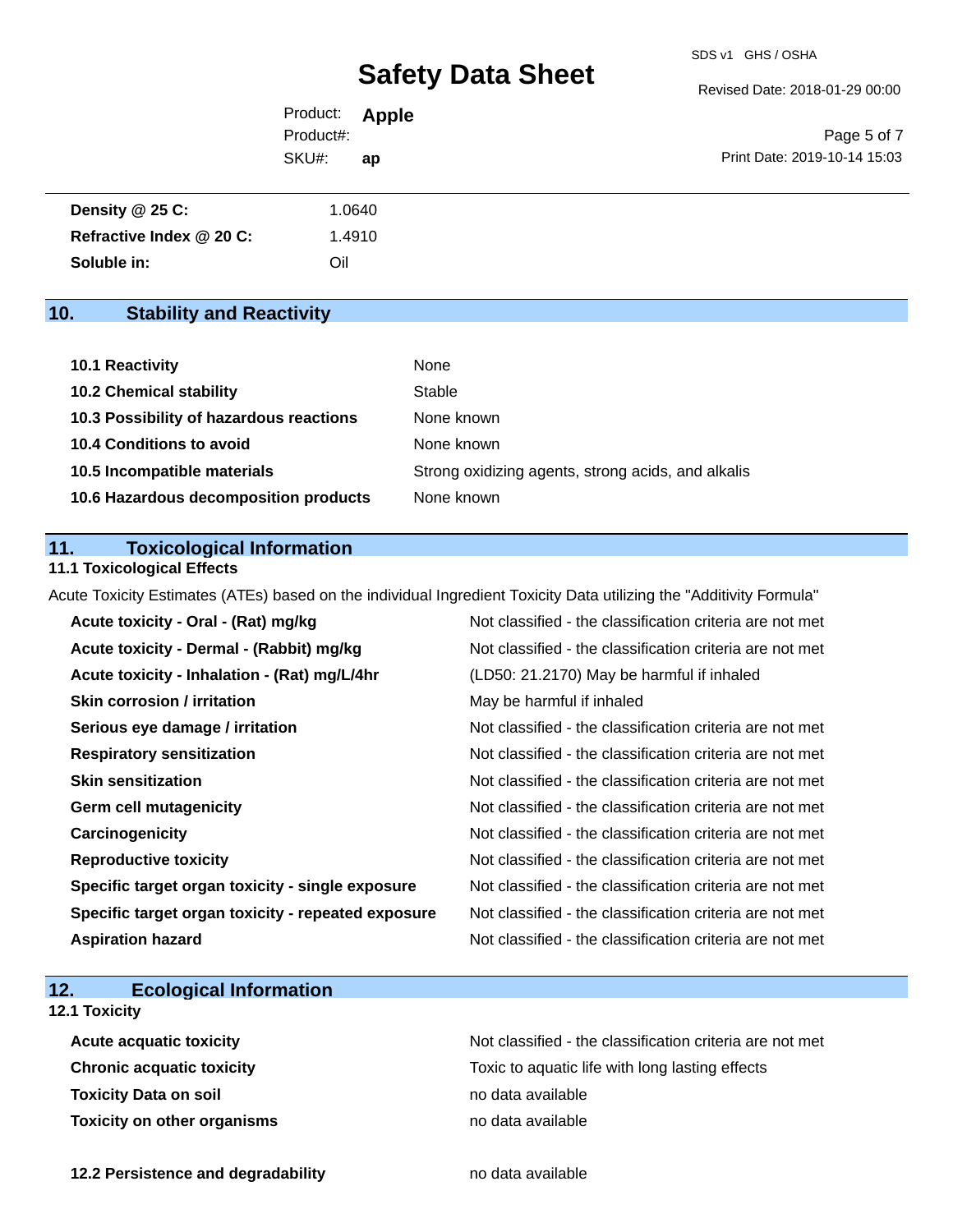SDS v1 GHS / OSHA

Revised Date: 2018-01-29 00:00

| Product: <b>Apple</b> |    |                              |
|-----------------------|----|------------------------------|
| Product#:             |    | Page 6 of 7                  |
| SKU#:                 | ap | Print Date: 2019-10-14 15:03 |
|                       |    |                              |

| 12.3 Bioaccumulative potential | no data available |
|--------------------------------|-------------------|
| 12.4 Mobility in soil          | no data available |
| 12.5 Other adverse effects     | no data available |

## **13. Disposal Conditions**

### **13.1 Waste treatment methods**

Do not allow product to reach sewage systems. Dispose of in accordance with all local and national regulations. Send to a licensed waste management company.The product should not be allowed to enter drains, water courses or the soil. Do not contaminate ponds, waterways or ditches with chemical or used container.

## **14. Transport Information**

| <b>Marine Pollutant</b>                                       | Yes. Ingredient of greatest environmental impact:<br>1222-05-5 : (5 - 10 %) : Hexamethylindanopyran |              |                                     |                 |               |
|---------------------------------------------------------------|-----------------------------------------------------------------------------------------------------|--------------|-------------------------------------|-----------------|---------------|
| <b>Regulator</b>                                              |                                                                                                     | <b>Class</b> | <b>Pack Group</b>                   | <b>Sub Risk</b> | UN-nr.        |
| U.S. DOT (Non-Bulk)                                           |                                                                                                     |              | Not Regulated - Not Dangerous Goods |                 |               |
| <b>Chemicals NOI</b>                                          |                                                                                                     |              |                                     |                 |               |
| <b>ADR/RID (International Road/Rail)</b>                      |                                                                                                     |              |                                     |                 |               |
| <b>Environmentally Hazardous</b><br>Substance, Liquid, n.o.s. |                                                                                                     | 9            | Ш                                   |                 | <b>UN3082</b> |
| <b>IATA (Air Cargo)</b>                                       |                                                                                                     |              |                                     |                 |               |
| <b>Environmentally Hazardous</b><br>Substance, Liquid, n.o.s. |                                                                                                     | 9            | Ш                                   |                 | <b>UN3082</b> |
| IMDG (Sea)                                                    |                                                                                                     |              |                                     |                 |               |
| <b>Environmentally Hazardous</b><br>Substance, Liquid, n.o.s. |                                                                                                     | 9            | $\mathbf{III}$                      |                 | <b>UN3082</b> |

| 15.                                       |                                 | <b>Regulatory Information</b>            |                                                              |                                                 |
|-------------------------------------------|---------------------------------|------------------------------------------|--------------------------------------------------------------|-------------------------------------------------|
|                                           | <b>U.S. Federal Regulations</b> |                                          |                                                              |                                                 |
| <b>TSCA (Toxic Substance Control Act)</b> |                                 |                                          | All components of the substance/mixture are listed or exempt |                                                 |
|                                           |                                 |                                          | 40 CFR(EPCRA, SARA, CERCLA and CAA)                          | This product contains the following components: |
|                                           | 84-66-2                         | $201 - 550 - 6$ 70 - 80 %                |                                                              | Diethyl phthalate                               |
|                                           |                                 | $628-63-7$ 211-047-3 1 - 2 %             |                                                              | Amyl Acetate                                    |
|                                           | <b>U.S. State Regulations</b>   |                                          |                                                              |                                                 |
|                                           | <b>Canadian Regulations</b>     | <b>California Proposition 65 Warning</b> |                                                              | No Warning required                             |
| <b>DSL</b>                                |                                 |                                          |                                                              | 100.00% of the components are listed or exempt. |